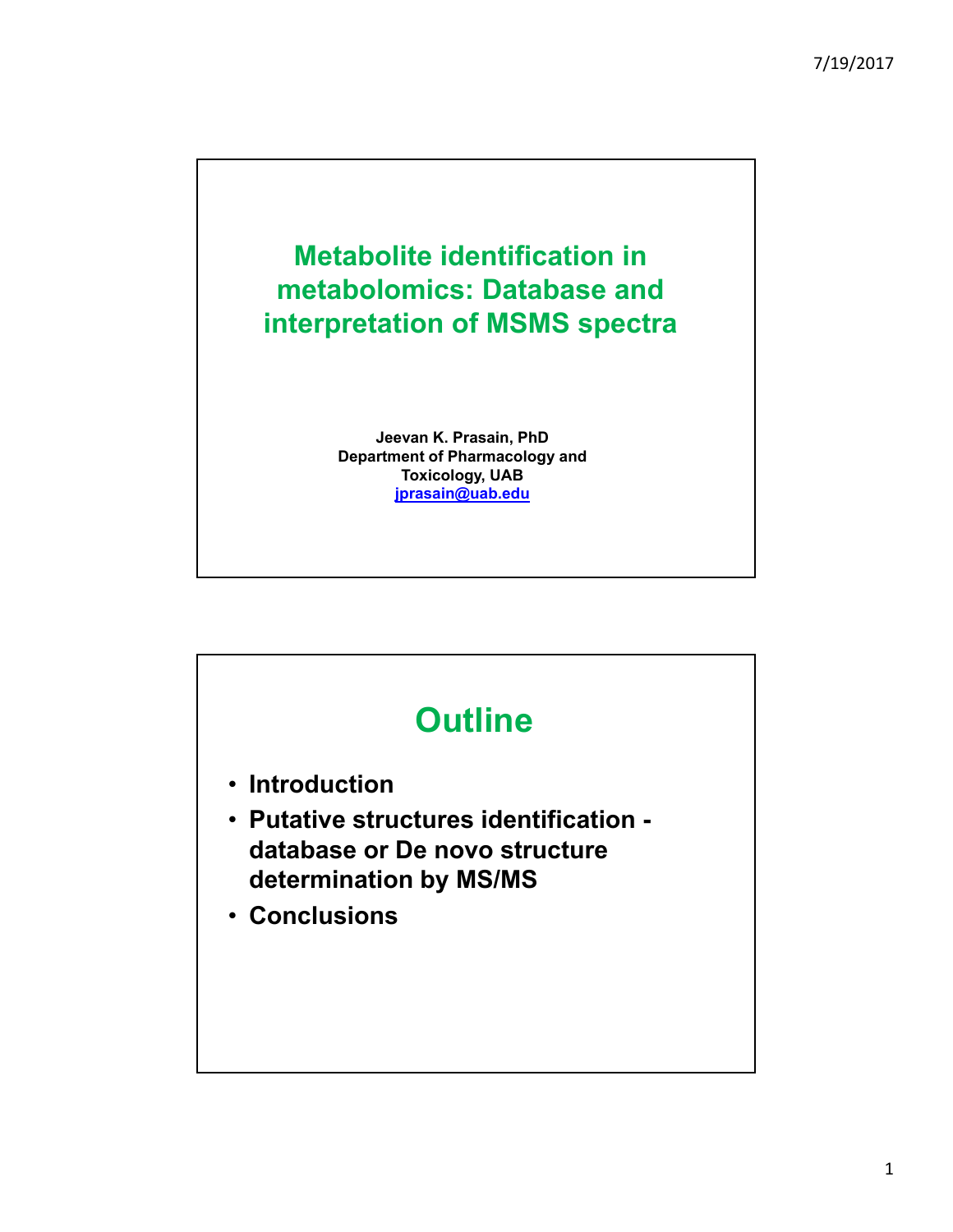

• **Structural complexity of metabolites.**

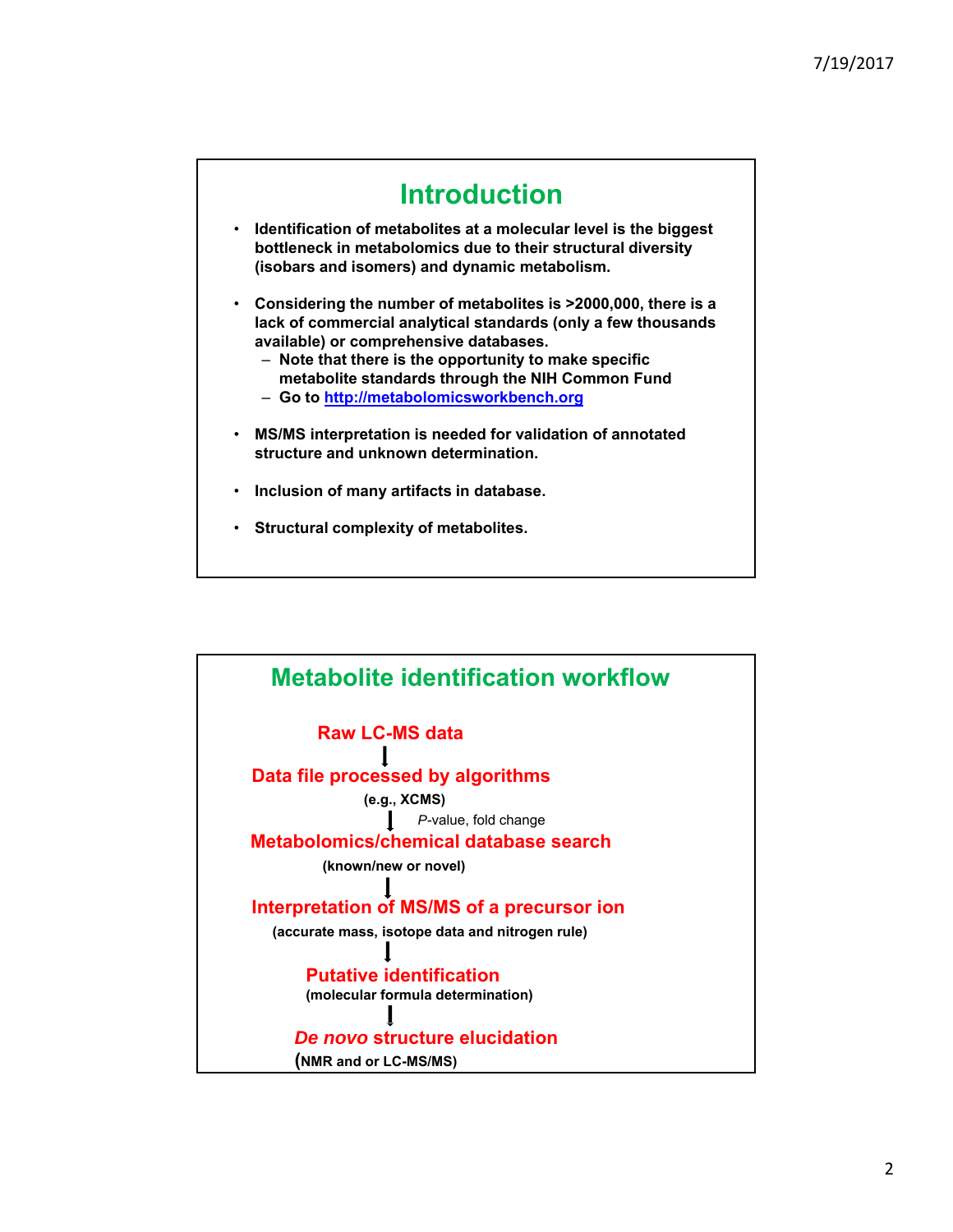## **Keys to identifying chemical structures (putative/definitive) by mass spectrometry**

- o **Retention time in LC**
- o **Accurate mass**
- o **Isotope distribution**
- o **Nitrogen rule**
- o **Fragmentation pattern of a precursor ion**
- o **Comparison with authentic standards (definitive)**

Moco et al. Trends in Analytical Chemistry, 2007

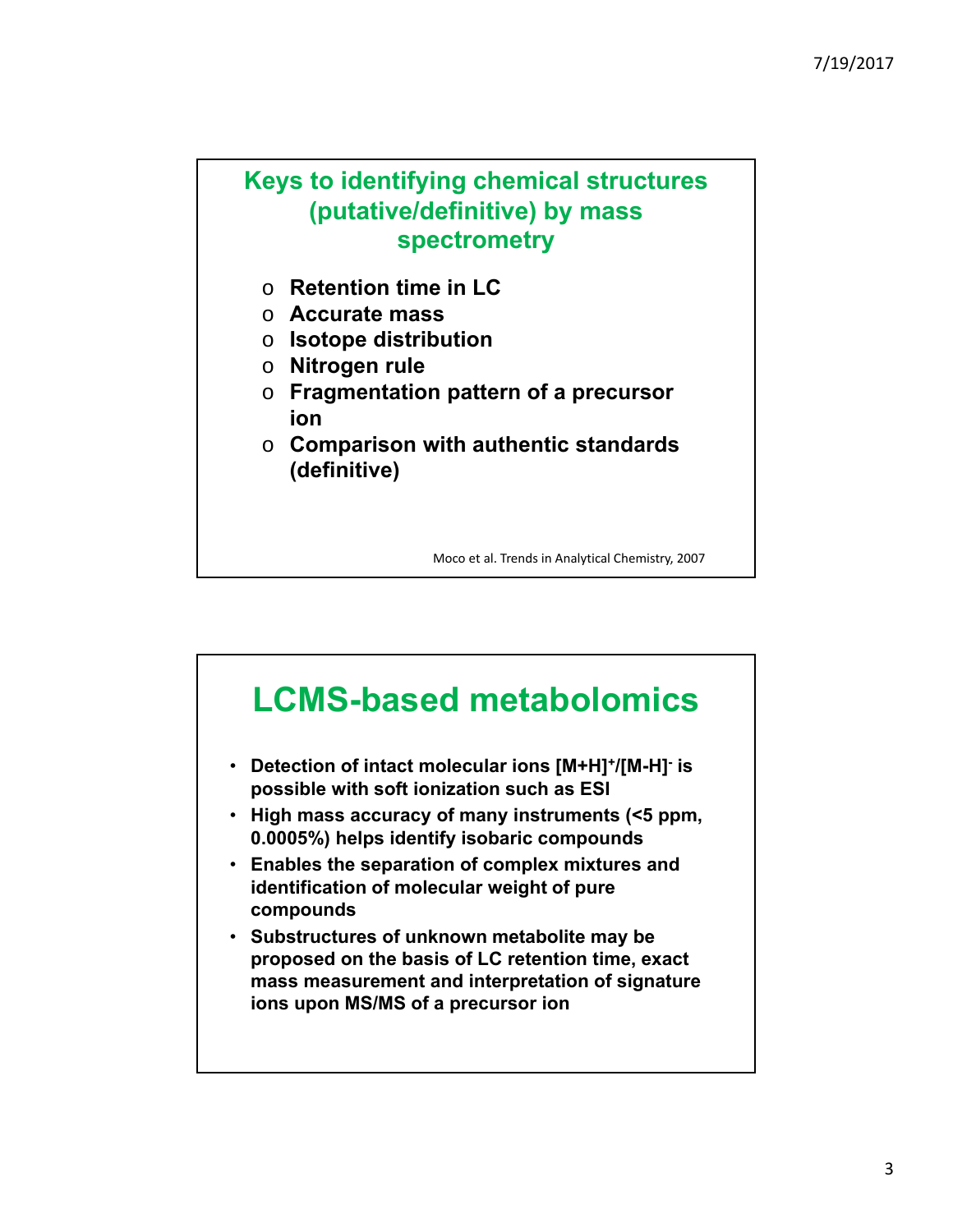## **Platform to process untargeted metabolomic data**

- XCMS (developed by the Siuzdak Lab at the Scripps Research Institute) Online, is a web-based version that allows users to easily upload and process LC-MS data. It is a bioinformatics platform to identify endogenous metabolites..
- METLIN ((http://metlin.scripps.edu) is a metabolite database for metabolomics containing over 64,000 structures and it also has comprehensive tandem mass spectrometry data on over 10,000 molecules at different collision energies.
- Provides an annotated list of known metabolites, their masses, chemical forms and structures.

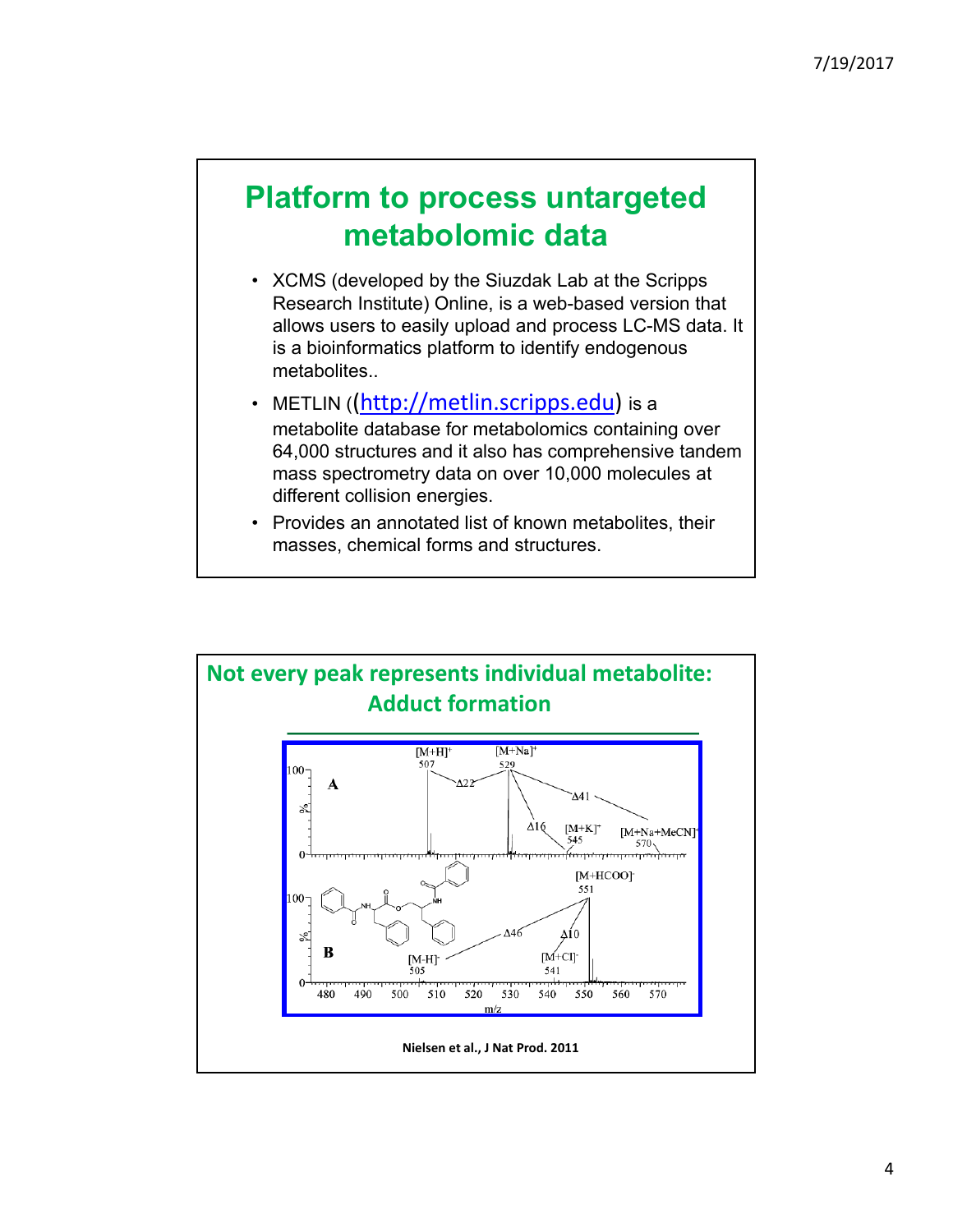| <b>Undock Results</b><br>Quick Compound Search:<br>Search Clear<br>Please click on a row to view feature details<br>Feature #6<br>JORE1051373 : CRUBBS URINE ARC MINCHG<br>$m/z$ : 259.0049<br>Retention Time (min): 11.23.<br>View 1 - 100 of 2 011<br>p b P Columns @ Show isstopic peaks<br>$=$ $P400$<br>of 27 so so 100 ·<br>EIC.<br>manued<br>rimed<br><b>Inchopen</b><br>adducts peakers swernste<br><b>Busharold</b><br>fold<br>puzhat szulown<br>maxint<br>Clansbury, Flaggallath,<br>19.29<br>100<br>2.1.2.49267a DOWN<br>254.1884<br>1,828<br>31,233<br>14,954<br>٠<br>Grubbs UniverSinup1 NepMode<br>Grubbs Universityup2 NegMode<br>100<br>s<br>19.31<br>2.4.4.12906e DOWN<br>48,052<br>263.1653<br>6,450<br>118,348<br>$\pi$<br>$\overline{a}$<br>2.9.1.23683e DOML<br>3,754<br>245.1714<br>19.55<br>1.029<br>11013<br>ß<br>42<br>1.0 KAMADA UP<br>299.0049<br>11.23<br>47.645<br>157,958<br>107.692.02950<br>12.55<br>T<br>1.6 E 13983e DOMK<br>458.1997<br>3.657<br>31.121<br>19,195<br>5<br>1.6:1 DELEGA DOWN<br>×<br>2011533<br>15.72<br>13,553<br>105, 674<br>122,306<br>$\frac{1}{2}$<br>$\mathbb{R}$<br>25 119250e DOME<br>11.98<br>58,693<br>23.544<br>$\pm 2$<br>209 0479<br>9.315<br>11.0<br>10<br>10.5<br>17.1.2185a UP<br>260.0074<br>11.33<br>5344<br>27.029<br>33<br>45.321<br>Ratention Time (minutes)<br>11<br>27 1 Salaze DOWN<br>343,1817<br>13.29<br>21.835<br>8,035<br>ь<br>1,403<br>12<br>7.0.3.49735e DOM/<br>214.1426<br>15.99<br>4,937<br>103,291<br>14,953<br>106<br>Box-and-Whisker Plot<br>13<br><b>ST</b><br>28/5 381556 DOMN<br>495,4401<br>15.95<br>2,451<br>13.010<br>4,685<br>14<br>3.1 5.489356 DOM:<br>222.5727<br>14.25<br>1.031<br>5.630<br>1,829<br>×<br>Not a significant feature.<br>15<br>19.7 B 46515e DOM/<br>4.045<br>112<br>363 1442<br>20.74<br>12,214<br>79.545<br>2-5.7.05382x1cP<br>121 560 ITALIBO-<br>10.<br>357,0017<br>5.56<br>64,606<br>153,545<br>168<br>17<br>17<br>1.8 7.90761e DOME<br>307.1733<br>14.01<br>3.047<br>38,707<br>22.113<br>15<br>1.5 B SBAZIE DOWN<br>12.56<br>SKAAD:<br>23,745<br>202,0736<br>4.470<br>×<br>Say parternated and<br>19<br>76<br>5.6 9.67267e DOM/<br>248.1261<br>19.52<br>6.452<br>44,193<br>7,890<br>statistics tidi for more<br>22<br>15<br>1.9 9.93395e COMN<br>13.74<br>139,227<br>253.0369<br>563,804 (798)6<br>1,081,319<br>information<br>21<br>42 1.07136e UP<br>1.834<br>15,140<br>119<br>342,0106<br>18.78<br>3,852 |     |  |  |  |  |
|------------------------------------------------------------------------------------------------------------------------------------------------------------------------------------------------------------------------------------------------------------------------------------------------------------------------------------------------------------------------------------------------------------------------------------------------------------------------------------------------------------------------------------------------------------------------------------------------------------------------------------------------------------------------------------------------------------------------------------------------------------------------------------------------------------------------------------------------------------------------------------------------------------------------------------------------------------------------------------------------------------------------------------------------------------------------------------------------------------------------------------------------------------------------------------------------------------------------------------------------------------------------------------------------------------------------------------------------------------------------------------------------------------------------------------------------------------------------------------------------------------------------------------------------------------------------------------------------------------------------------------------------------------------------------------------------------------------------------------------------------------------------------------------------------------------------------------------------------------------------------------------------------------------------------------------------------------------------------------------------------------------------------------------------------------------------------------------------------------------------------------------------------------------------------------------------------------------------------------------------------------------------------------------------------------------------------------------------------------------------------------------------------------------------------------|-----|--|--|--|--|
|                                                                                                                                                                                                                                                                                                                                                                                                                                                                                                                                                                                                                                                                                                                                                                                                                                                                                                                                                                                                                                                                                                                                                                                                                                                                                                                                                                                                                                                                                                                                                                                                                                                                                                                                                                                                                                                                                                                                                                                                                                                                                                                                                                                                                                                                                                                                                                                                                                    |     |  |  |  |  |
|                                                                                                                                                                                                                                                                                                                                                                                                                                                                                                                                                                                                                                                                                                                                                                                                                                                                                                                                                                                                                                                                                                                                                                                                                                                                                                                                                                                                                                                                                                                                                                                                                                                                                                                                                                                                                                                                                                                                                                                                                                                                                                                                                                                                                                                                                                                                                                                                                                    |     |  |  |  |  |
|                                                                                                                                                                                                                                                                                                                                                                                                                                                                                                                                                                                                                                                                                                                                                                                                                                                                                                                                                                                                                                                                                                                                                                                                                                                                                                                                                                                                                                                                                                                                                                                                                                                                                                                                                                                                                                                                                                                                                                                                                                                                                                                                                                                                                                                                                                                                                                                                                                    |     |  |  |  |  |
|                                                                                                                                                                                                                                                                                                                                                                                                                                                                                                                                                                                                                                                                                                                                                                                                                                                                                                                                                                                                                                                                                                                                                                                                                                                                                                                                                                                                                                                                                                                                                                                                                                                                                                                                                                                                                                                                                                                                                                                                                                                                                                                                                                                                                                                                                                                                                                                                                                    |     |  |  |  |  |
|                                                                                                                                                                                                                                                                                                                                                                                                                                                                                                                                                                                                                                                                                                                                                                                                                                                                                                                                                                                                                                                                                                                                                                                                                                                                                                                                                                                                                                                                                                                                                                                                                                                                                                                                                                                                                                                                                                                                                                                                                                                                                                                                                                                                                                                                                                                                                                                                                                    |     |  |  |  |  |
|                                                                                                                                                                                                                                                                                                                                                                                                                                                                                                                                                                                                                                                                                                                                                                                                                                                                                                                                                                                                                                                                                                                                                                                                                                                                                                                                                                                                                                                                                                                                                                                                                                                                                                                                                                                                                                                                                                                                                                                                                                                                                                                                                                                                                                                                                                                                                                                                                                    |     |  |  |  |  |
|                                                                                                                                                                                                                                                                                                                                                                                                                                                                                                                                                                                                                                                                                                                                                                                                                                                                                                                                                                                                                                                                                                                                                                                                                                                                                                                                                                                                                                                                                                                                                                                                                                                                                                                                                                                                                                                                                                                                                                                                                                                                                                                                                                                                                                                                                                                                                                                                                                    |     |  |  |  |  |
|                                                                                                                                                                                                                                                                                                                                                                                                                                                                                                                                                                                                                                                                                                                                                                                                                                                                                                                                                                                                                                                                                                                                                                                                                                                                                                                                                                                                                                                                                                                                                                                                                                                                                                                                                                                                                                                                                                                                                                                                                                                                                                                                                                                                                                                                                                                                                                                                                                    |     |  |  |  |  |
|                                                                                                                                                                                                                                                                                                                                                                                                                                                                                                                                                                                                                                                                                                                                                                                                                                                                                                                                                                                                                                                                                                                                                                                                                                                                                                                                                                                                                                                                                                                                                                                                                                                                                                                                                                                                                                                                                                                                                                                                                                                                                                                                                                                                                                                                                                                                                                                                                                    |     |  |  |  |  |
|                                                                                                                                                                                                                                                                                                                                                                                                                                                                                                                                                                                                                                                                                                                                                                                                                                                                                                                                                                                                                                                                                                                                                                                                                                                                                                                                                                                                                                                                                                                                                                                                                                                                                                                                                                                                                                                                                                                                                                                                                                                                                                                                                                                                                                                                                                                                                                                                                                    |     |  |  |  |  |
|                                                                                                                                                                                                                                                                                                                                                                                                                                                                                                                                                                                                                                                                                                                                                                                                                                                                                                                                                                                                                                                                                                                                                                                                                                                                                                                                                                                                                                                                                                                                                                                                                                                                                                                                                                                                                                                                                                                                                                                                                                                                                                                                                                                                                                                                                                                                                                                                                                    |     |  |  |  |  |
|                                                                                                                                                                                                                                                                                                                                                                                                                                                                                                                                                                                                                                                                                                                                                                                                                                                                                                                                                                                                                                                                                                                                                                                                                                                                                                                                                                                                                                                                                                                                                                                                                                                                                                                                                                                                                                                                                                                                                                                                                                                                                                                                                                                                                                                                                                                                                                                                                                    |     |  |  |  |  |
|                                                                                                                                                                                                                                                                                                                                                                                                                                                                                                                                                                                                                                                                                                                                                                                                                                                                                                                                                                                                                                                                                                                                                                                                                                                                                                                                                                                                                                                                                                                                                                                                                                                                                                                                                                                                                                                                                                                                                                                                                                                                                                                                                                                                                                                                                                                                                                                                                                    |     |  |  |  |  |
|                                                                                                                                                                                                                                                                                                                                                                                                                                                                                                                                                                                                                                                                                                                                                                                                                                                                                                                                                                                                                                                                                                                                                                                                                                                                                                                                                                                                                                                                                                                                                                                                                                                                                                                                                                                                                                                                                                                                                                                                                                                                                                                                                                                                                                                                                                                                                                                                                                    |     |  |  |  |  |
|                                                                                                                                                                                                                                                                                                                                                                                                                                                                                                                                                                                                                                                                                                                                                                                                                                                                                                                                                                                                                                                                                                                                                                                                                                                                                                                                                                                                                                                                                                                                                                                                                                                                                                                                                                                                                                                                                                                                                                                                                                                                                                                                                                                                                                                                                                                                                                                                                                    |     |  |  |  |  |
|                                                                                                                                                                                                                                                                                                                                                                                                                                                                                                                                                                                                                                                                                                                                                                                                                                                                                                                                                                                                                                                                                                                                                                                                                                                                                                                                                                                                                                                                                                                                                                                                                                                                                                                                                                                                                                                                                                                                                                                                                                                                                                                                                                                                                                                                                                                                                                                                                                    |     |  |  |  |  |
|                                                                                                                                                                                                                                                                                                                                                                                                                                                                                                                                                                                                                                                                                                                                                                                                                                                                                                                                                                                                                                                                                                                                                                                                                                                                                                                                                                                                                                                                                                                                                                                                                                                                                                                                                                                                                                                                                                                                                                                                                                                                                                                                                                                                                                                                                                                                                                                                                                    |     |  |  |  |  |
|                                                                                                                                                                                                                                                                                                                                                                                                                                                                                                                                                                                                                                                                                                                                                                                                                                                                                                                                                                                                                                                                                                                                                                                                                                                                                                                                                                                                                                                                                                                                                                                                                                                                                                                                                                                                                                                                                                                                                                                                                                                                                                                                                                                                                                                                                                                                                                                                                                    |     |  |  |  |  |
|                                                                                                                                                                                                                                                                                                                                                                                                                                                                                                                                                                                                                                                                                                                                                                                                                                                                                                                                                                                                                                                                                                                                                                                                                                                                                                                                                                                                                                                                                                                                                                                                                                                                                                                                                                                                                                                                                                                                                                                                                                                                                                                                                                                                                                                                                                                                                                                                                                    |     |  |  |  |  |
|                                                                                                                                                                                                                                                                                                                                                                                                                                                                                                                                                                                                                                                                                                                                                                                                                                                                                                                                                                                                                                                                                                                                                                                                                                                                                                                                                                                                                                                                                                                                                                                                                                                                                                                                                                                                                                                                                                                                                                                                                                                                                                                                                                                                                                                                                                                                                                                                                                    |     |  |  |  |  |
|                                                                                                                                                                                                                                                                                                                                                                                                                                                                                                                                                                                                                                                                                                                                                                                                                                                                                                                                                                                                                                                                                                                                                                                                                                                                                                                                                                                                                                                                                                                                                                                                                                                                                                                                                                                                                                                                                                                                                                                                                                                                                                                                                                                                                                                                                                                                                                                                                                    |     |  |  |  |  |
|                                                                                                                                                                                                                                                                                                                                                                                                                                                                                                                                                                                                                                                                                                                                                                                                                                                                                                                                                                                                                                                                                                                                                                                                                                                                                                                                                                                                                                                                                                                                                                                                                                                                                                                                                                                                                                                                                                                                                                                                                                                                                                                                                                                                                                                                                                                                                                                                                                    |     |  |  |  |  |
|                                                                                                                                                                                                                                                                                                                                                                                                                                                                                                                                                                                                                                                                                                                                                                                                                                                                                                                                                                                                                                                                                                                                                                                                                                                                                                                                                                                                                                                                                                                                                                                                                                                                                                                                                                                                                                                                                                                                                                                                                                                                                                                                                                                                                                                                                                                                                                                                                                    |     |  |  |  |  |
| 22<br>18/12/4224 UF<br>10.72<br>17, 932<br>37.502<br>08.907<br>40<br>263 0230                                                                                                                                                                                                                                                                                                                                                                                                                                                                                                                                                                                                                                                                                                                                                                                                                                                                                                                                                                                                                                                                                                                                                                                                                                                                                                                                                                                                                                                                                                                                                                                                                                                                                                                                                                                                                                                                                                                                                                                                                                                                                                                                                                                                                                                                                                                                                      |     |  |  |  |  |
| 1T<br>24<br>2,762<br>2.5.1.50578e DOWN<br>587,3766<br>19.95<br>554<br>7.036                                                                                                                                                                                                                                                                                                                                                                                                                                                                                                                                                                                                                                                                                                                                                                                                                                                                                                                                                                                                                                                                                                                                                                                                                                                                                                                                                                                                                                                                                                                                                                                                                                                                                                                                                                                                                                                                                                                                                                                                                                                                                                                                                                                                                                                                                                                                                        |     |  |  |  |  |
| 25<br>17.1.1.53239e DOMN<br>1572<br>67.120<br>5.623<br>129<br>226.1600<br>20:56                                                                                                                                                                                                                                                                                                                                                                                                                                                                                                                                                                                                                                                                                                                                                                                                                                                                                                                                                                                                                                                                                                                                                                                                                                                                                                                                                                                                                                                                                                                                                                                                                                                                                                                                                                                                                                                                                                                                                                                                                                                                                                                                                                                                                                                                                                                                                    |     |  |  |  |  |
| 27<br>17 215436e UP<br>48<br>263.0063<br>10.74<br>5.892<br>21.778<br>57,391                                                                                                                                                                                                                                                                                                                                                                                                                                                                                                                                                                                                                                                                                                                                                                                                                                                                                                                                                                                                                                                                                                                                                                                                                                                                                                                                                                                                                                                                                                                                                                                                                                                                                                                                                                                                                                                                                                                                                                                                                                                                                                                                                                                                                                                                                                                                                        |     |  |  |  |  |
| $^{16}$<br>16 2 16376e DOWN<br>334.1315<br>14.67<br>5.011<br>163,657<br>101,718<br>m                                                                                                                                                                                                                                                                                                                                                                                                                                                                                                                                                                                                                                                                                                                                                                                                                                                                                                                                                                                                                                                                                                                                                                                                                                                                                                                                                                                                                                                                                                                                                                                                                                                                                                                                                                                                                                                                                                                                                                                                                                                                                                                                                                                                                                                                                                                                               |     |  |  |  |  |
| 29<br>u<br>5.5 2.17057a DOMN<br>443.1640<br>11.60<br>0.675<br>103,105<br>18.813.1212BAI-                                                                                                                                                                                                                                                                                                                                                                                                                                                                                                                                                                                                                                                                                                                                                                                                                                                                                                                                                                                                                                                                                                                                                                                                                                                                                                                                                                                                                                                                                                                                                                                                                                                                                                                                                                                                                                                                                                                                                                                                                                                                                                                                                                                                                                                                                                                                           |     |  |  |  |  |
| 31<br>18/274152e.DOMs<br>263.1134<br>6.372<br>77,274<br>$-100$<br>9.95<br>41.811                                                                                                                                                                                                                                                                                                                                                                                                                                                                                                                                                                                                                                                                                                                                                                                                                                                                                                                                                                                                                                                                                                                                                                                                                                                                                                                                                                                                                                                                                                                                                                                                                                                                                                                                                                                                                                                                                                                                                                                                                                                                                                                                                                                                                                                                                                                                                   |     |  |  |  |  |
| 32<br>2.1.2.762514 DOMK<br>1219<br>19,955<br>0.331<br>21<br>635,2995<br>15.91                                                                                                                                                                                                                                                                                                                                                                                                                                                                                                                                                                                                                                                                                                                                                                                                                                                                                                                                                                                                                                                                                                                                                                                                                                                                                                                                                                                                                                                                                                                                                                                                                                                                                                                                                                                                                                                                                                                                                                                                                                                                                                                                                                                                                                                                                                                                                      |     |  |  |  |  |
| 34.<br>18.3315444 DOM<br>354,1576<br>42,566<br>1154<br>5,380<br>67.925<br>16 3 84745e DOMN<br>354 1500<br>14.19<br>4.907<br>49,765<br>31812                                                                                                                                                                                                                                                                                                                                                                                                                                                                                                                                                                                                                                                                                                                                                                                                                                                                                                                                                                                                                                                                                                                                                                                                                                                                                                                                                                                                                                                                                                                                                                                                                                                                                                                                                                                                                                                                                                                                                                                                                                                                                                                                                                                                                                                                                        |     |  |  |  |  |
| 36<br>38<br>AAAuct COMPOS<br>1.4 4 02290e DOWN<br>238,0789<br>11.92<br>4,531<br>57,571<br>45,874<br>LCS<br>PPM<br>Nama                                                                                                                                                                                                                                                                                                                                                                                                                                                                                                                                                                                                                                                                                                                                                                                                                                                                                                                                                                                                                                                                                                                                                                                                                                                                                                                                                                                                                                                                                                                                                                                                                                                                                                                                                                                                                                                                                                                                                                                                                                                                                                                                                                                                                                                                                                             | ist |  |  |  |  |
| 39<br>1.8 4.65166e DOM:<br>542,1421<br>6.35<br>4.873<br>20,432<br>11,081<br>и<br>S-Methyl-5-thip-D-rib M-H                                                                                                                                                                                                                                                                                                                                                                                                                                                                                                                                                                                                                                                                                                                                                                                                                                                                                                                                                                                                                                                                                                                                                                                                                                                                                                                                                                                                                                                                                                                                                                                                                                                                                                                                                                                                                                                                                                                                                                                                                                                                                                                                                                                                                                                                                                                         | 13  |  |  |  |  |

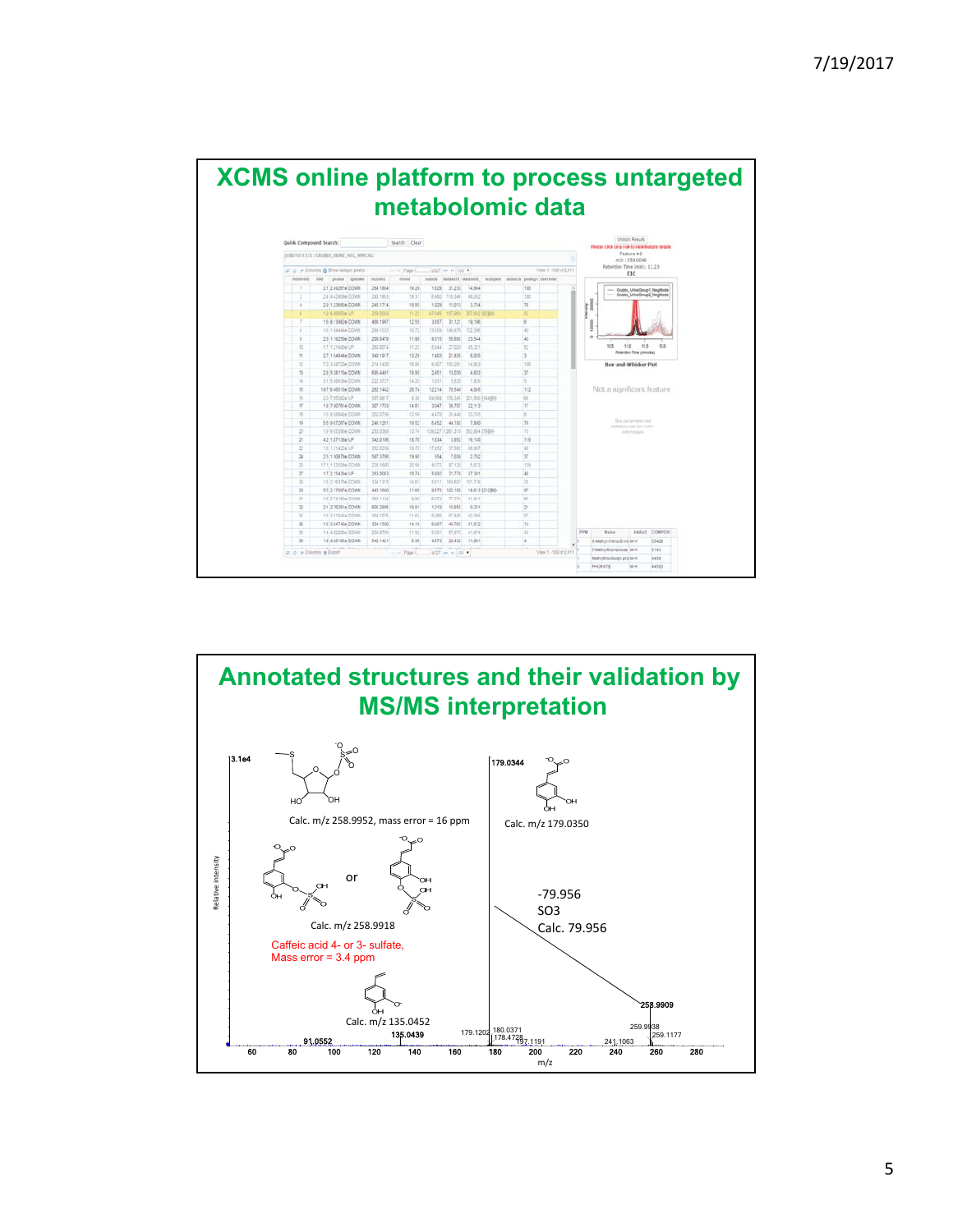



6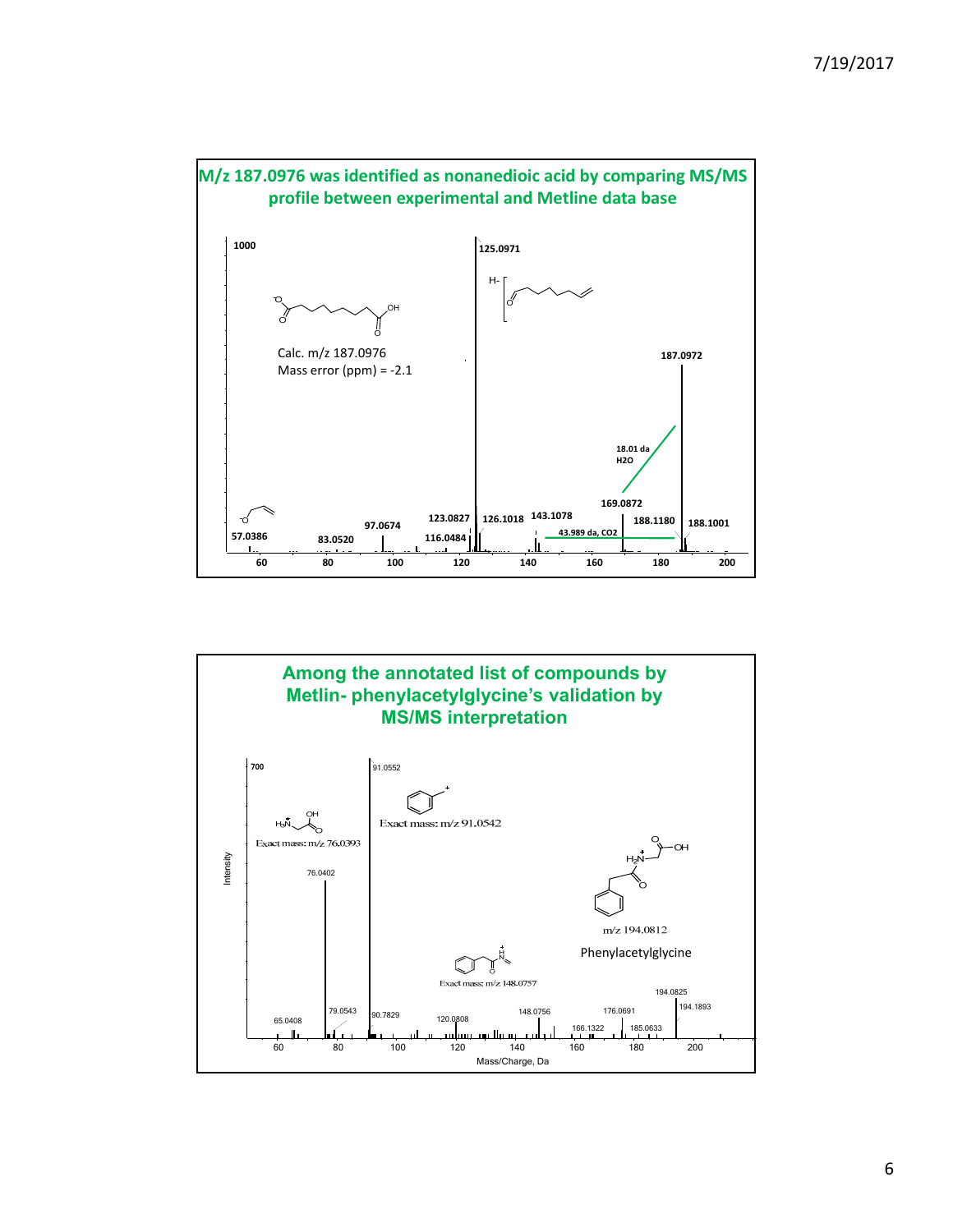



7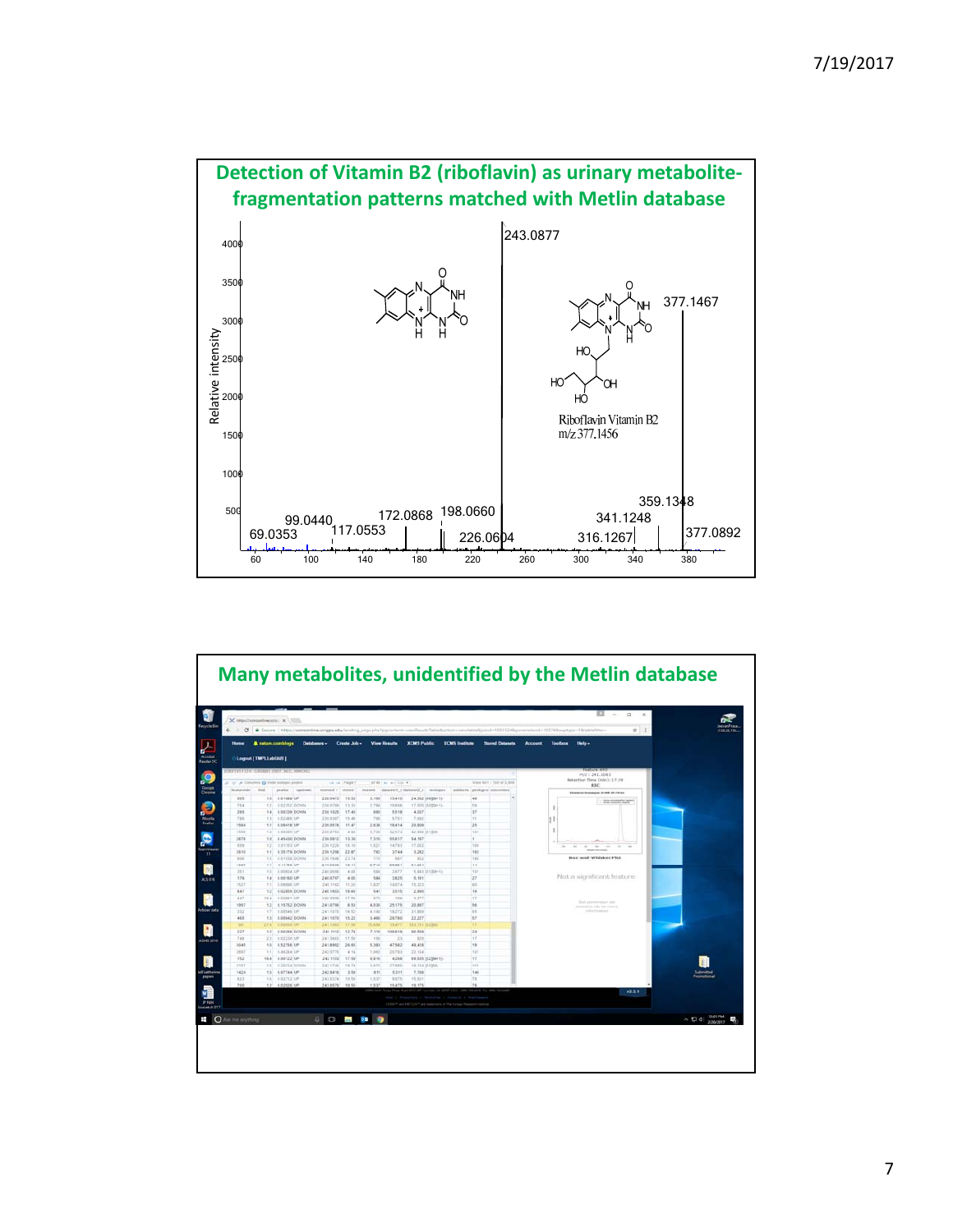

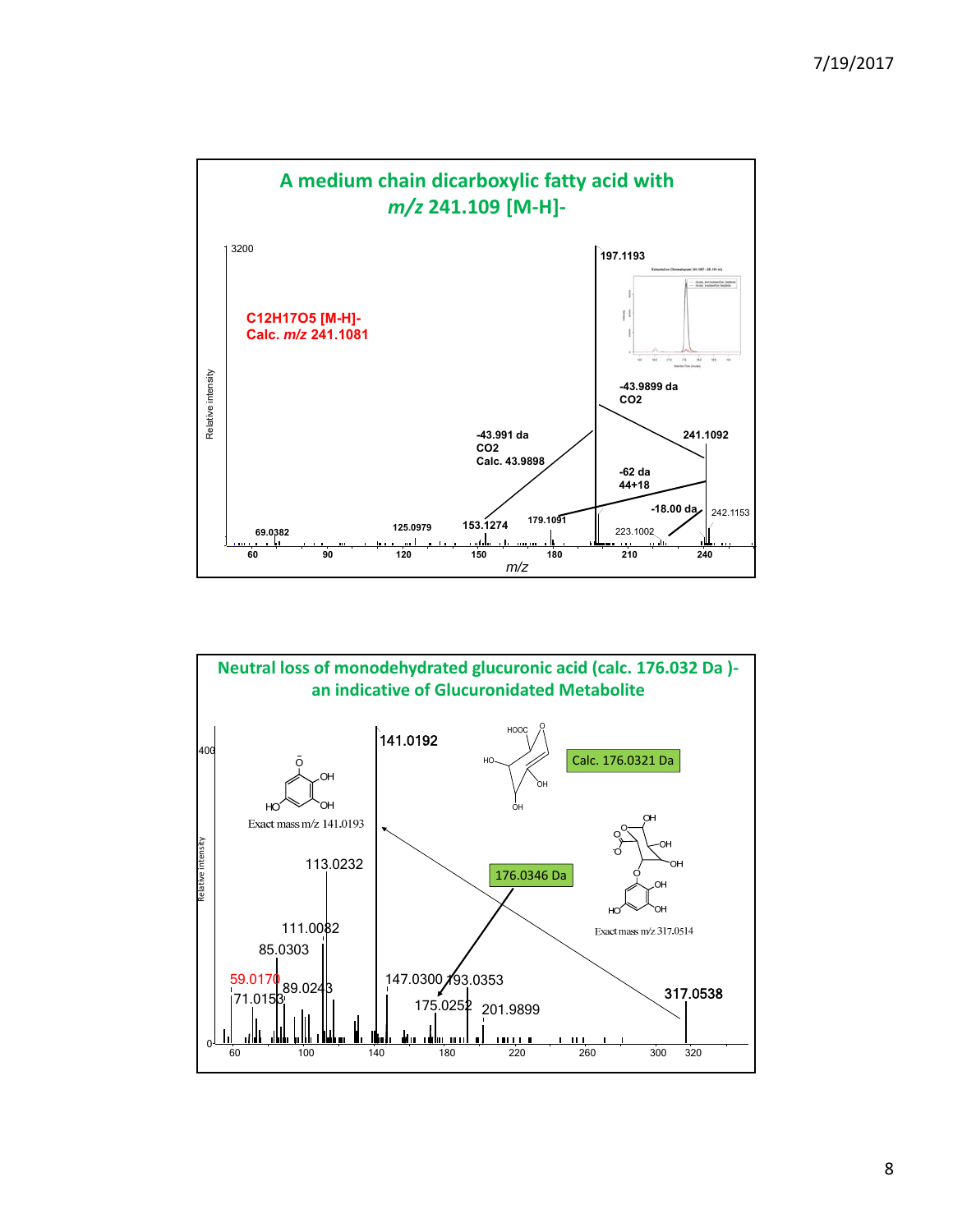

|                       | LIPID MAPS -- LIPID Metabolites And Pathways Strategy | Contact   Discussion   News   Publications   Site Map<br><b>LIPID Metabolites And</b><br>Pathways Strategy<br><b>About Lipid Classification Standards Experimental Data</b><br><b>Databases Pathways Tools Protocols Home</b><br><b>LMSD: Lipid classification search results</b> |                                                                      |                       |
|-----------------------|-------------------------------------------------------|-----------------------------------------------------------------------------------------------------------------------------------------------------------------------------------------------------------------------------------------------------------------------------------|----------------------------------------------------------------------|-----------------------|
|                       |                                                       |                                                                                                                                                                                                                                                                                   |                                                                      |                       |
|                       |                                                       |                                                                                                                                                                                                                                                                                   |                                                                      |                       |
|                       |                                                       |                                                                                                                                                                                                                                                                                   |                                                                      |                       |
|                       |                                                       |                                                                                                                                                                                                                                                                                   |                                                                      |                       |
|                       |                                                       |                                                                                                                                                                                                                                                                                   |                                                                      |                       |
|                       |                                                       |                                                                                                                                                                                                                                                                                   |                                                                      |                       |
|                       |                                                       |                                                                                                                                                                                                                                                                                   |                                                                      |                       |
|                       |                                                       |                                                                                                                                                                                                                                                                                   |                                                                      |                       |
|                       |                                                       |                                                                                                                                                                                                                                                                                   |                                                                      |                       |
|                       |                                                       |                                                                                                                                                                                                                                                                                   |                                                                      |                       |
|                       |                                                       |                                                                                                                                                                                                                                                                                   |                                                                      |                       |
|                       |                                                       |                                                                                                                                                                                                                                                                                   |                                                                      |                       |
|                       |                                                       |                                                                                                                                                                                                                                                                                   |                                                                      |                       |
|                       |                                                       |                                                                                                                                                                                                                                                                                   |                                                                      |                       |
|                       |                                                       |                                                                                                                                                                                                                                                                                   |                                                                      |                       |
|                       |                                                       |                                                                                                                                                                                                                                                                                   |                                                                      |                       |
|                       | Fatty Acyls [FA] (W) --> Eicosanoids [FA03]           |                                                                                                                                                                                                                                                                                   |                                                                      |                       |
|                       |                                                       |                                                                                                                                                                                                                                                                                   |                                                                      |                       |
| LM ID<br>LMFA03000001 | <b>Common Name</b><br>$8(9)$ -EpETE                   | <b>Systematic Name</b><br>(+/-)-8(9)-epoxy-5Z,11Z,14Z,17Z-                                                                                                                                                                                                                        | Formula<br>$C_{20}H_{30}O_3$                                         | <b>Mass</b><br>318.22 |
|                       |                                                       | eicosatetraenoic acid                                                                                                                                                                                                                                                             |                                                                      |                       |
| LMFA03000002          | $11(12)$ -EpETE                                       | $(+/-)-11(12)-epoxy-5Z,0Z,14Z,17Z-$<br>eicosatetraenoic acid                                                                                                                                                                                                                      | $C_{20}H_{30}O_3$                                                    | 318.22                |
| LMFA03000003          | $14(15)$ -EpETE                                       | $(+/-)-14(15)-epoxy-5Z,0Z,11Z,17Z-$                                                                                                                                                                                                                                               | $Co0H0O3$                                                            | 318.22                |
|                       | LMFA03000004 17(18)-EpETE                             | eicosatetraenoic acid<br>(+/-)-17(18)-epoxy-5Z,8Z,11Z,14Z-                                                                                                                                                                                                                        | $C_{20}H_{30}O_3$                                                    | 318,22                |
|                       |                                                       | eicosatetraenoic acid                                                                                                                                                                                                                                                             |                                                                      |                       |
| LMFA03000005          | $11(R)$ -HEDE                                         | 11R-hydroxy-12E,14Z-eicosadienoic acid                                                                                                                                                                                                                                            | $C_{20}H_{36}O_3$                                                    | 324.27                |
| <b>LMFA03000006</b>   | 17R.18S-EpETE                                         | 17R.18S-epoxy-5Z.8Z.11Z.14Z-<br>eicosatetraenoic acid                                                                                                                                                                                                                             | $C_{20}H_{30}O_3$                                                    | 310.22                |
| <b>LMFA03000008</b>   | $15(R)$ -HEDE                                         | 15R-hydroxy-11Z-13E-eicosadienoic acid                                                                                                                                                                                                                                            | $C_{20}H_{36}O_3$                                                    | 324.27                |
| LMFA03000009          | 11S-HEDE                                              | 115-hydroxy-12E,14Z-eicosadienoic acid                                                                                                                                                                                                                                            | $C_{20}H_{26}O_3$                                                    | 324.27                |
| LMFA03010000          | Prostanoic acid skeleton                              |                                                                                                                                                                                                                                                                                   |                                                                      |                       |
| LMFA03010001          | 6-kato-PGF1a                                          | 6-oxo-9S,11R,15S-trihydroxy-13E-<br>prostenoic acid                                                                                                                                                                                                                               | $C_{20}H_{34}O_6$                                                    | 370.24                |
| LMFA03010002          | PGF2a                                                 | 9S.11R.15S-trihydroxy-5Z.13E-<br>prostadienoic acid                                                                                                                                                                                                                               | $C_{20}H_{34}O_5$                                                    | 354.24                |
|                       | PGE2 (W)                                              | 9-oxo-11R,15S-dihydroxy-5Z,13E-                                                                                                                                                                                                                                                   | $CoeffH0CO5$                                                         | 352.22                |
| LMFA03010003          |                                                       | prostadienoic acid                                                                                                                                                                                                                                                                |                                                                      |                       |
|                       |                                                       |                                                                                                                                                                                                                                                                                   |                                                                      |                       |
| LMFA03010004          | PGD2 (W)                                              | 9S.15S-dihydroxy-11-oxo-5Z.13E-<br>prostadienoic acid                                                                                                                                                                                                                             | $C_{20}H_{32}O_5$                                                    | 352.22                |
| LMFA03010005          | <b>PGA1</b>                                           | 9-oxo-155-hydroxy-10Z,13E-<br>prostadienoic acid                                                                                                                                                                                                                                  | $C_{20}H_{32}O_4$                                                    |                       |
| LMFA03010006          | $PGF2a-d4$                                            | 95.11R.155-trihydroxy-5Z.13E-                                                                                                                                                                                                                                                     | C <sub>20</sub> H <sub>30</sub> D <sub>4</sub> O <sub>5</sub> 358.27 | 336.23                |
| LMFA03010007 PGD2-d4  |                                                       | prostadienoic acid (3,3,4,4-d4)<br>95,155-dihydroxy-11-oxo-52,13E-                                                                                                                                                                                                                | $C_{20}H_{20}D_4O_5$ 356.25                                          |                       |
| LMFA03010008          | <b>PGE2-d4</b>                                        | prostadienoic acid (3,3,4,4-d4)<br>11R.15S-dihydroxy-9-oxo-5Z.13E-<br>prostadienoic acid (3,3,4,4-d4)                                                                                                                                                                             | $C_{20}H_{20}D_4O_5$ 356.25                                          |                       |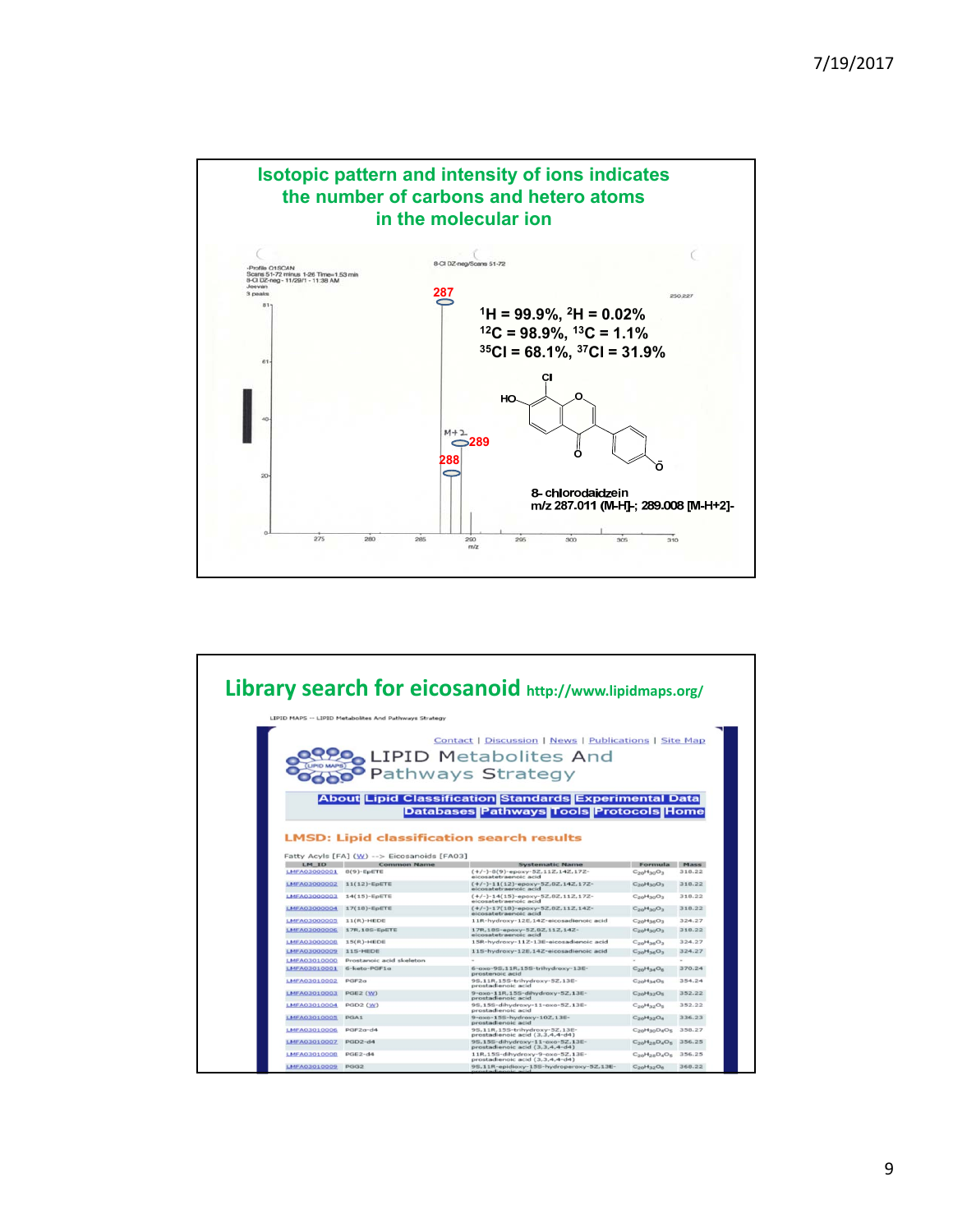

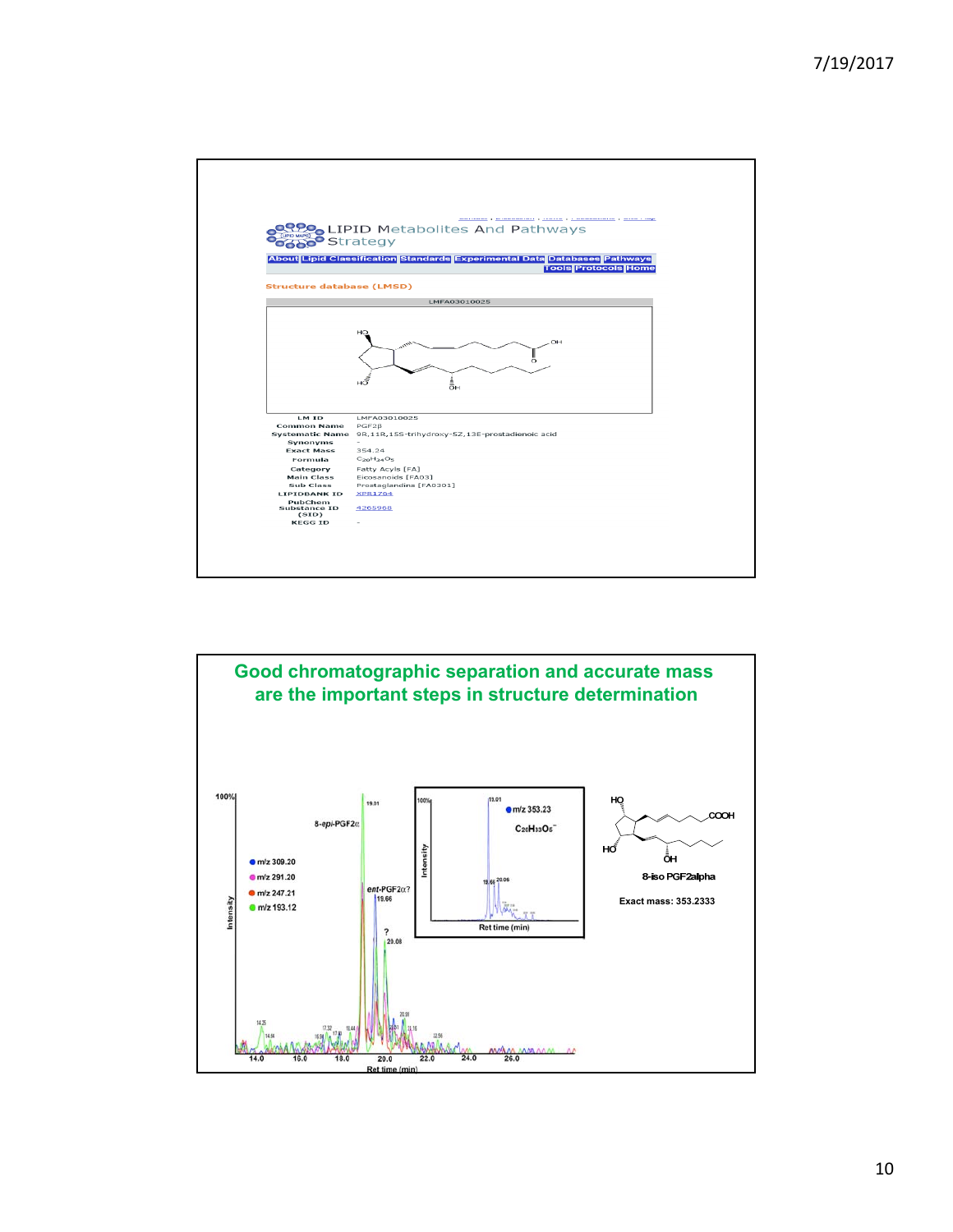

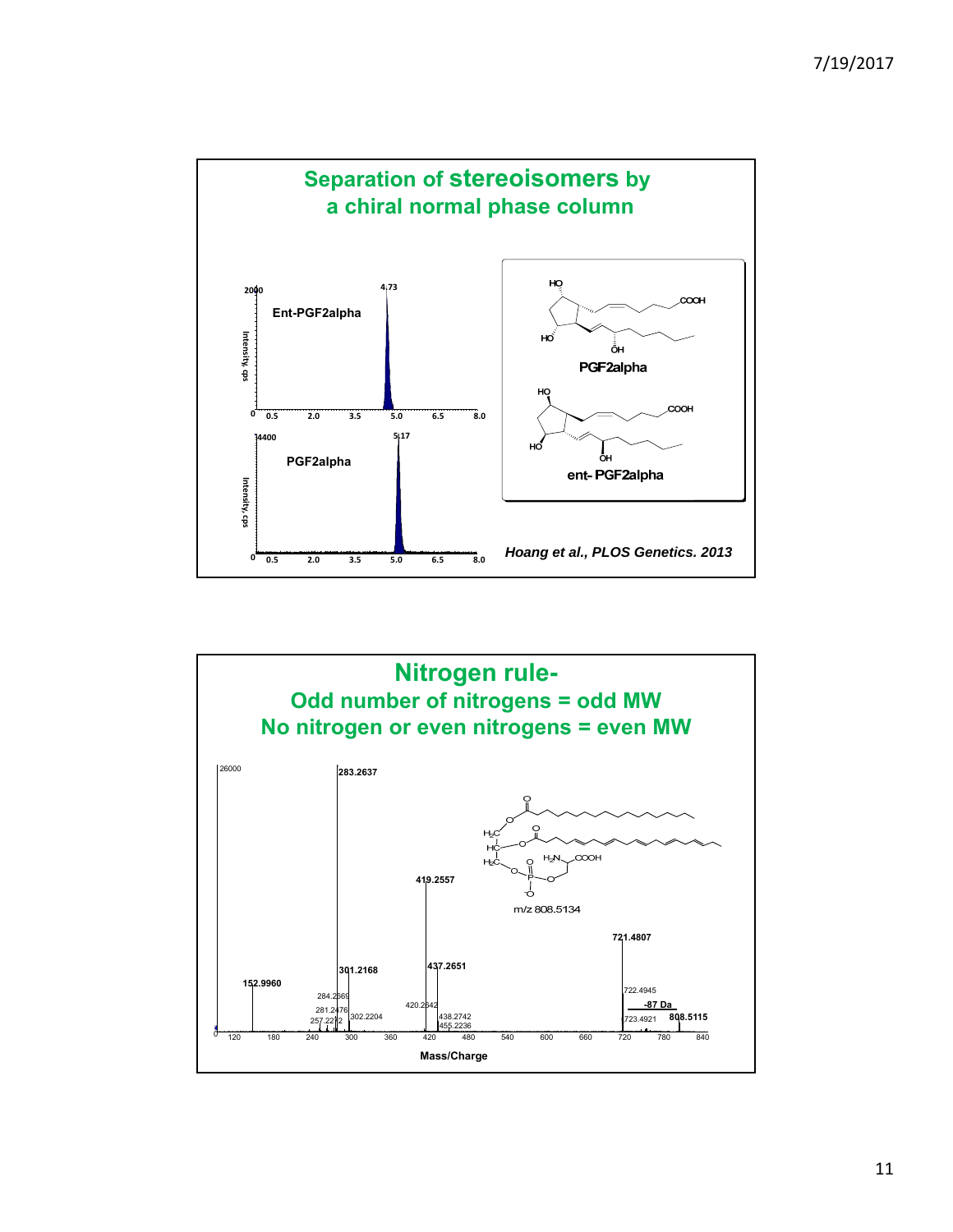